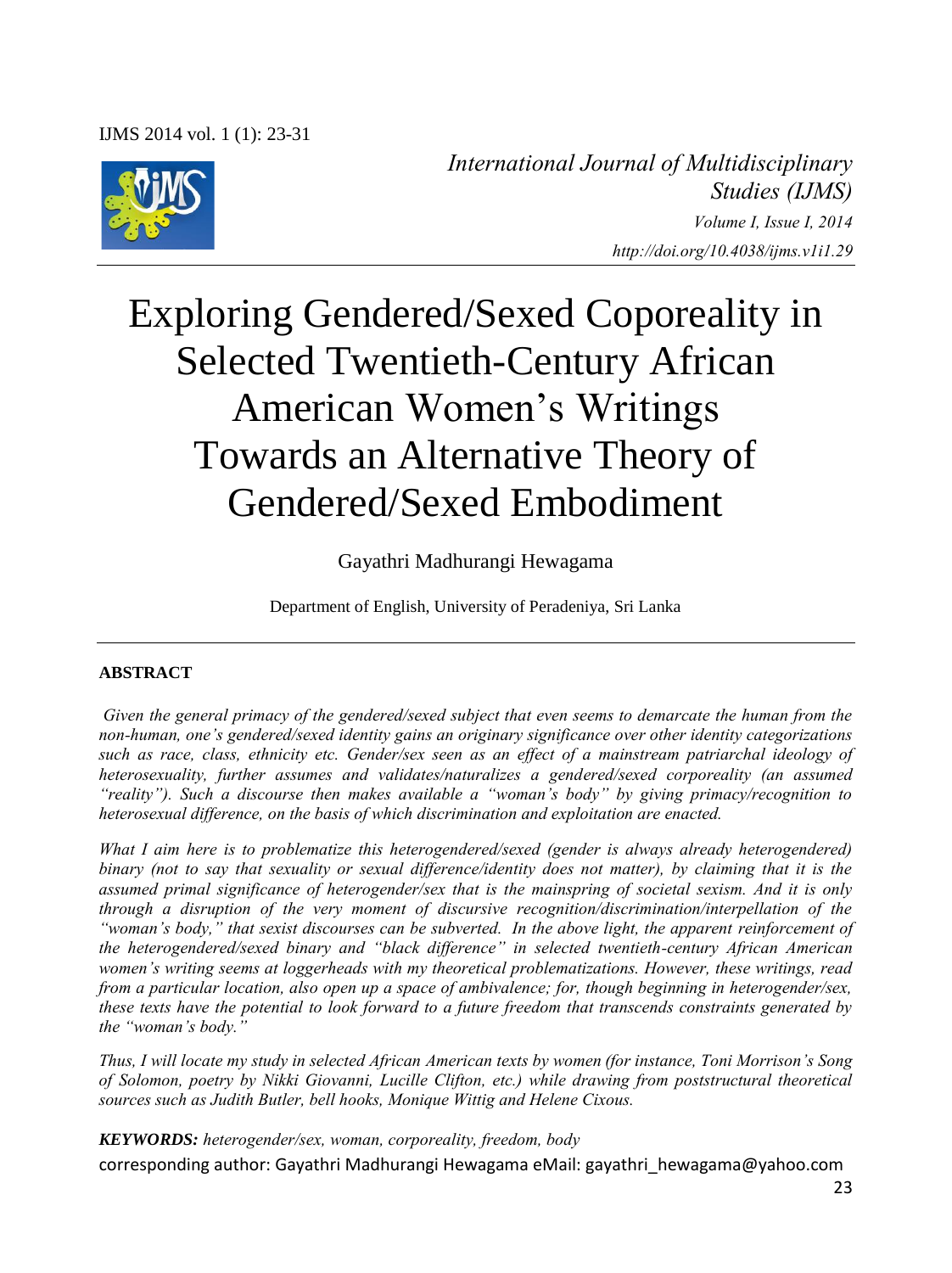# **1. INTRODUCTION**

**THEORETICAL APPROACH :** "Can sexual difference be equated with other categories of difference? Is one's sexual identity constructed in the same way, does it operate on the same level, as one"s racial or class identity; or *is sexual difference a different kind of difference*  from these others?" (Emphasis added, Joan Copjec, *Sex and the Euthanasia of Reason* 18). In tandem with Copjec's above deliberation on the general primacy of the gendered/sexed $<sup>1</sup>$ </sup> subject, I would like to pose a fundamental question that has continued to trouble me from the moment I became critically aware of my gendered/sexed positionality: Why is one"s gendered/sexed identity so important that it seems to gain an originary significance over such other identity categorizations?

Judith Butler asks:

 $\ddot{\phantom{a}}$ 

Are there ever humans who are not, as it were, always already gendered? The mark of gender appears to "qualify" bodies as human bodies; the moment in which an infant becomes humanized is when the question, "is it a boy or girl?" is answered. Those bodily figures who do not fit into either gender fall outside the human, indeed constitute the domain of the dehumanized and the abject against which the human itself is constituted. (*Gender Trouble* 111)

In the given scenario then, this different kind of difference can be seen as gaining primacy over other such identity categorizations, as an effect of a mainstream patriarchal ideology of gender/sex, that assumes, then validates/naturalizes a preexistent gendered/sexed corpo*reality,<sup>2</sup>* which seems to accumulate meaning via race, class, ethnicity etc. This gendered/sexed corpo*reality*  further springs from a heterogendered/sexed discourse that seeks to perpetuate the manwoman binary. However, what is most striking about the given extract is that, gender/sex is considered by Butler as even differentiating the human from the non-human.

Likewise, through this binary discourse of heterogender/sexuality, a particular "woman's body"<sup>3</sup> comes into being/becomes as an ideological effect; from dress to behavior, from walk to talk, her body and her bodily gestures begin to represent a particular corpo*reality,* that not only becomes subject to a gaze from without but also a gaze from within. This woman"s body not only undergoes ideological containment in the form of sociopolitical, religio-cultural norms and constraints of the community in which it lives, but also internalizes such societal expectations to such an extent that it polices itself. Wherever she is, she will not be able to escape her gendered/sexed subjectivity.

This body is also racialized, and classed, amongst other things. It is judged upon; it has a shape; hour glass, pear, triangle… It moves in a scale of desirability; one culture finds curves more attractive than another which worships size-zero figures. How healthy is this body? Is it oppressed and assaulted? One asks. Yet, what looms over and above this heterogeneity of identifications is the *fact* that it is a "woman"; that somehow, everything that happens to it can be rationalized by its

 $\overline{a}$ 

<sup>&</sup>lt;sup>1</sup> I would like to use these terms interchangeably, both as discursive constructs that are materially produced in society.

<sup>2</sup> In the term, "corpo*reality,*" I would like to nuance the notion of "reality" or the sense of naturalization that becomes an undercurrent in theories of the "body."

<sup>3</sup> This is also a *heterogeneous* body.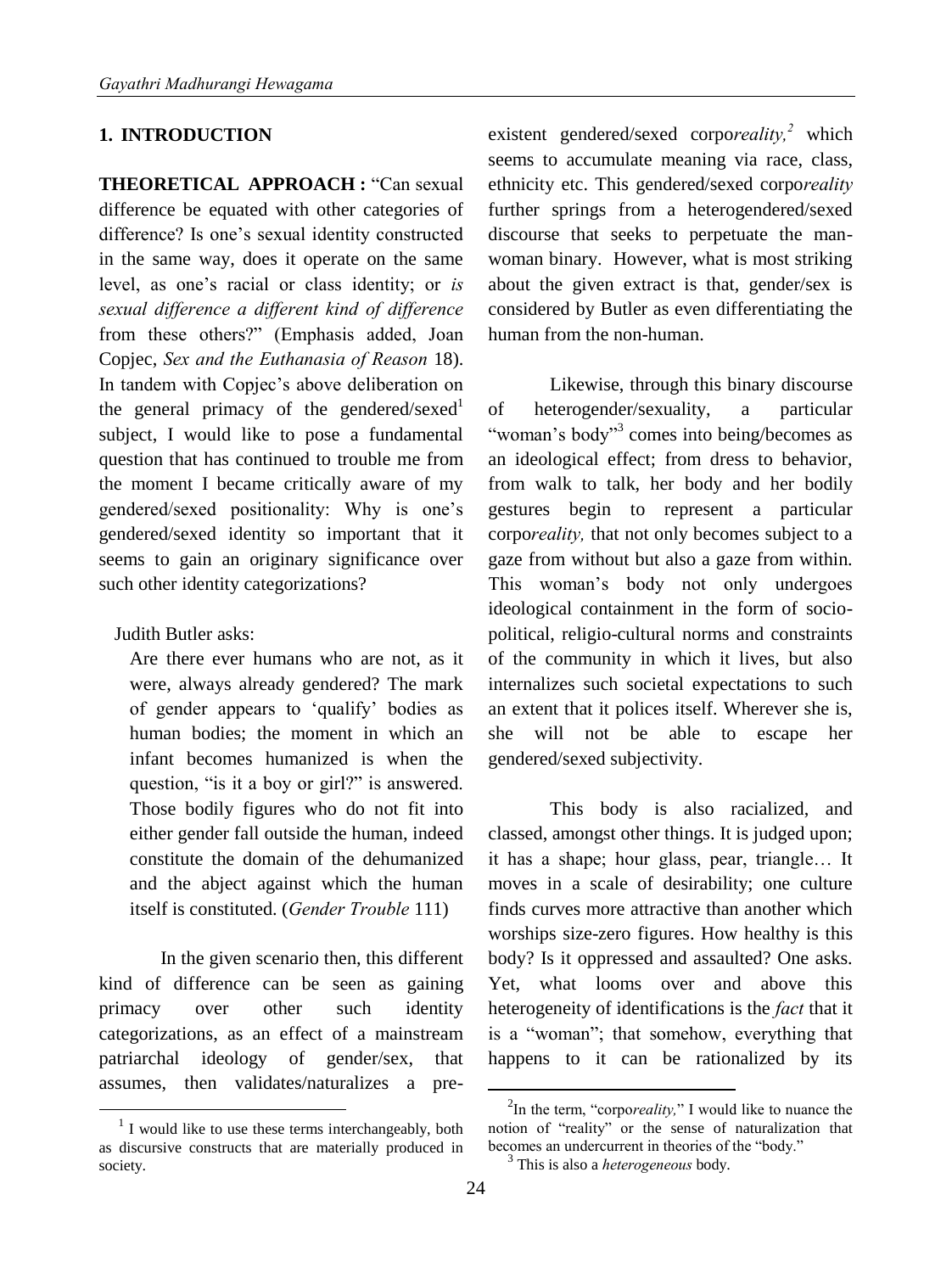gendered/sexed identity. There is indeed no escaping this woman"s body. Or, does one want to?

# **1.2 Background/Literature Survey**

In writings by selected<sup>4</sup> twentieth-century African American women, such as Nikki Giovanni, Lucille Clifton, Toni Morrison, Maya Angelou, Gwendolyn Brooks, June Jordan etc., I see a clear articulation of the above corporeality in the form of a woman"s body, and hence, an identifiable gendered/sexed binary, which is put to multiple aesthetic and discursive uses. On the one hand, there is a preliminary differentiation of bodies along the axes of gender/sex, race and class; where a black woman"s body is identified in opposition to not only a black man"s body, but also a white man"s body and a white woman"s body. A black working class woman"s body may stand against a white middle class woman"s/man"s body and the like.

Likewise, Gwendolyn Brook's "The Lovers of the Poor" and "A Bronzeville Mother Loiters in Mississippi. Meanwhile, a Mississippi Mother Burns Bacon" are fine examples of the *differentiation* of a racialized and classed woman"s body. In the former, she contrasts the ladies from the "Ladies" Betterment League" (which is a reference to the white, middle-class women who worked for their feminist cause) who are delicate and "barbarously fair," with an image of a working class black woman, whose "substantial citizenness/…arms akimbo, almost fills a door." In a more intensely contrasting duo, in the latter work, a white woman is seen to beautify herself

 $\overline{a}$ 

to look worthy in the eyes of her husband who sent a "dark villain" to his death protect her honour. "A Bronzeville Mother …" is in fact referential of the case of Emmett Till, the black boy who was killed for his alleged assault on a white woman: "Then, before calling Him, she hurried/to the mirror with her comb and lipstick. It was necessary/to be more beautiful than ever/The beautiful wife."

Likewise, a black woman"s body emerges who is clearly distinguished not only from men who are either black or white, but also from white women. From physical features to mannerisms and gestures, this differentiation is characterized by means of living, ideological stands and spiritual inclinations etc. that this body experiences.

# **Gwendolyn Brooks**



However, at the same time, at the base of this gendered / sexed differentiation lies a whole discourse on binary constructions, where the particular black woman"s body that these writings

represent subvert the contending concepts of morality-immorality, religiosity-profanity, passivity-violence, mind-body, reason-emotion, culture-nature etc., through a celebration/validation of the second term in these binaries, that is generally seen to invoke the Other.

For instance, Lucille Clifton's "Homage to my Hips" and "A Poem in Praise of my Menstruation" use conventional biological markers denoting female sexuality

<sup>&</sup>lt;sup>4</sup> They are not representative of all works by African American women of the period.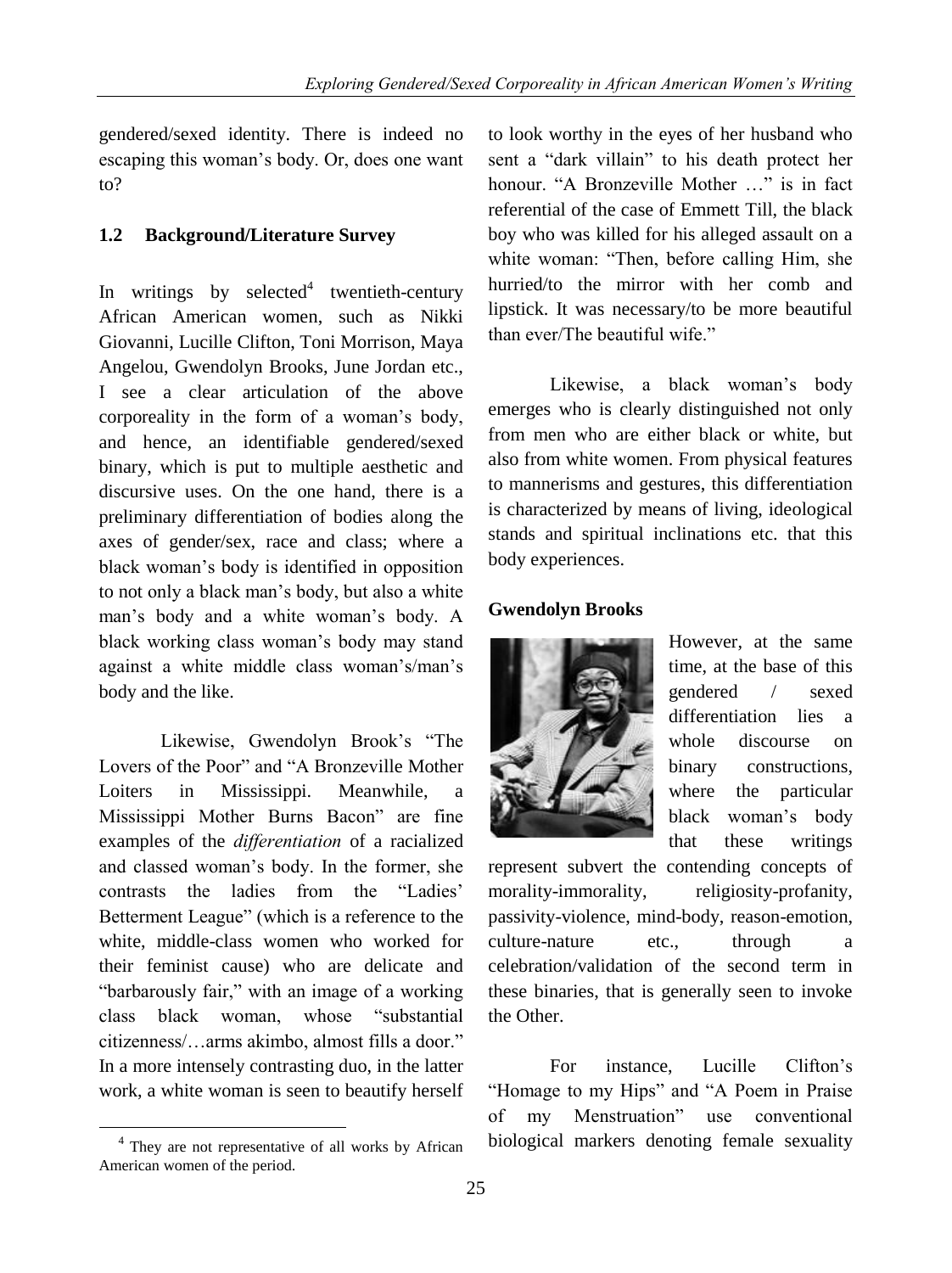and physical weakness (respectively) and rearticulate them as causes for veneration and celebration:

*these hips are big hips they need space to move around in. they don't fit into little petty places. these hips are free hips.* 

*…* 

 $\overline{a}$ 

*… these hips are mighty hips. these hips are magic hips. i have known them to put a spell on a man and spin him like a top!<sup>5</sup>*

Audre Lorde"s "Never Take Fire from a Woman" is a lesbian rediscovery of a woman's body, while June Jordan"s "Poem about my Rights" is on how bodily exploitation (in the form of rape) can function as a catalyst for the articulation of freedom. Nikki Giovanni in "Ego Tripping" fashions the universe anew with a woman at the head as its creator:

*[I sat on the throne](http://poetry.rapgenius.com/82024/Nikki-giovanni-ego-tripping-there-may-be-a-reason/I-sat-on-the-throne-drinking-nectar-with)  [Drinking nectar with](http://poetry.rapgenius.com/82024/Nikki-giovanni-ego-tripping-there-may-be-a-reason/I-sat-on-the-throne-drinking-nectar-with) [Allah](http://poetry.rapgenius.com/1330157/Nikki-giovanni-ego-tripping-there-may-be-a-reason/Allah) [I got hot and sent an ice age to Europe](http://poetry.rapgenius.com/1330140/Nikki-giovanni-ego-tripping-there-may-be-a-reason/I-got-hot-and-sent-an-ice-age-to-europe-to-cool-my-thirst)  [To cool my thirst](http://poetry.rapgenius.com/1330140/Nikki-giovanni-ego-tripping-there-may-be-a-reason/I-got-hot-and-sent-an-ice-age-to-europe-to-cool-my-thirst) [My oldest daughter is Nefertiti](http://poetry.rapgenius.com/82025/Nikki-giovanni-ego-tripping-there-may-be-a-reason/My-oldest-daughter-is-nefertiti) [The tears from my birth pains](http://poetry.rapgenius.com/1330116/Nikki-giovanni-ego-tripping-there-may-be-a-reason/The-tears-from-my-birth-pains-created-the-nile-i-am-a-beautiful-woman)  [Created the Nile](http://poetry.rapgenius.com/1330116/Nikki-giovanni-ego-tripping-there-may-be-a-reason/The-tears-from-my-birth-pains-created-the-nile-i-am-a-beautiful-woman)  [I am a beautiful woman](http://poetry.rapgenius.com/1330116/Nikki-giovanni-ego-tripping-there-may-be-a-reason/The-tears-from-my-birth-pains-created-the-nile-i-am-a-beautiful-woman)<sup>6</sup>*

Such texts therefore, go onto find, in the very racist and sexist stereotypes fashioned on black/African American women, causes for their celebration. All in all, these writings aim to establish a particular black difference; $\frac{7}{1}$  a black woman"s body is projected not only as being discursively and/or materially distinguishable from other bodies, but also as being potent and desirable. This celebration of a mainly racial (and class specific) identity via a gendered/sexed corpo*reality*, accommodates what Lilamani De Silva identifies as an "oppositional knowledge that subvert[s], contest[s], and challenge[s] constructs of [derogatory] knowledge obtained in history as regards the nature, history and lives of African-American people … [by] speak[ing] the African-American gendered subject into being"  $(107)$ .

Such knowledge then aims to contest both a history of racist, sexist, classist segregation and exploitation, as well as a racist, sexist and classist ideology which sought to constrain African American women within taboo stereotypes. By thus subverting a site of exploitation into a site of empowerment, these twentieth-century African American women writers seem to fashion a potent identity through corpo*reality*. Indeed, if the black woman"s suffering, in specific reference to slave history, generated through bodily/corpo*real* experiences (manual labour, domestic violence, abortion, rape etc.<sup>8</sup>) then *the body* equally becomes the space from which liberation is sought. $9$ 

 $\overline{\phantom{a}}$ 

<sup>5</sup> http://www.poetryfoundation.org/poem/179615

<sup>6</sup> http://poetry.rapgenius.com/Nikki-giovanni-ego-trippingthere-may-be-a-reason-annotated

<sup>&</sup>lt;sup>7</sup>Perhaps, also as a counter-conceptualization of "innate" black barbarism."

<sup>8</sup> Thomas R. Frazier. *Readings in African-American History.* 

<sup>&</sup>lt;sup>9</sup>"The Black body is reclaimed from the world of work and, in Marcuse"s phrase, celebrated as an "instrument of pleasure, rather than labour." Sexuality therefore stands as not only an area of conflict in its own right, but as a symbol of freedom from the constraints of the discipline of wage" (Paul Gilroy 273). Alberto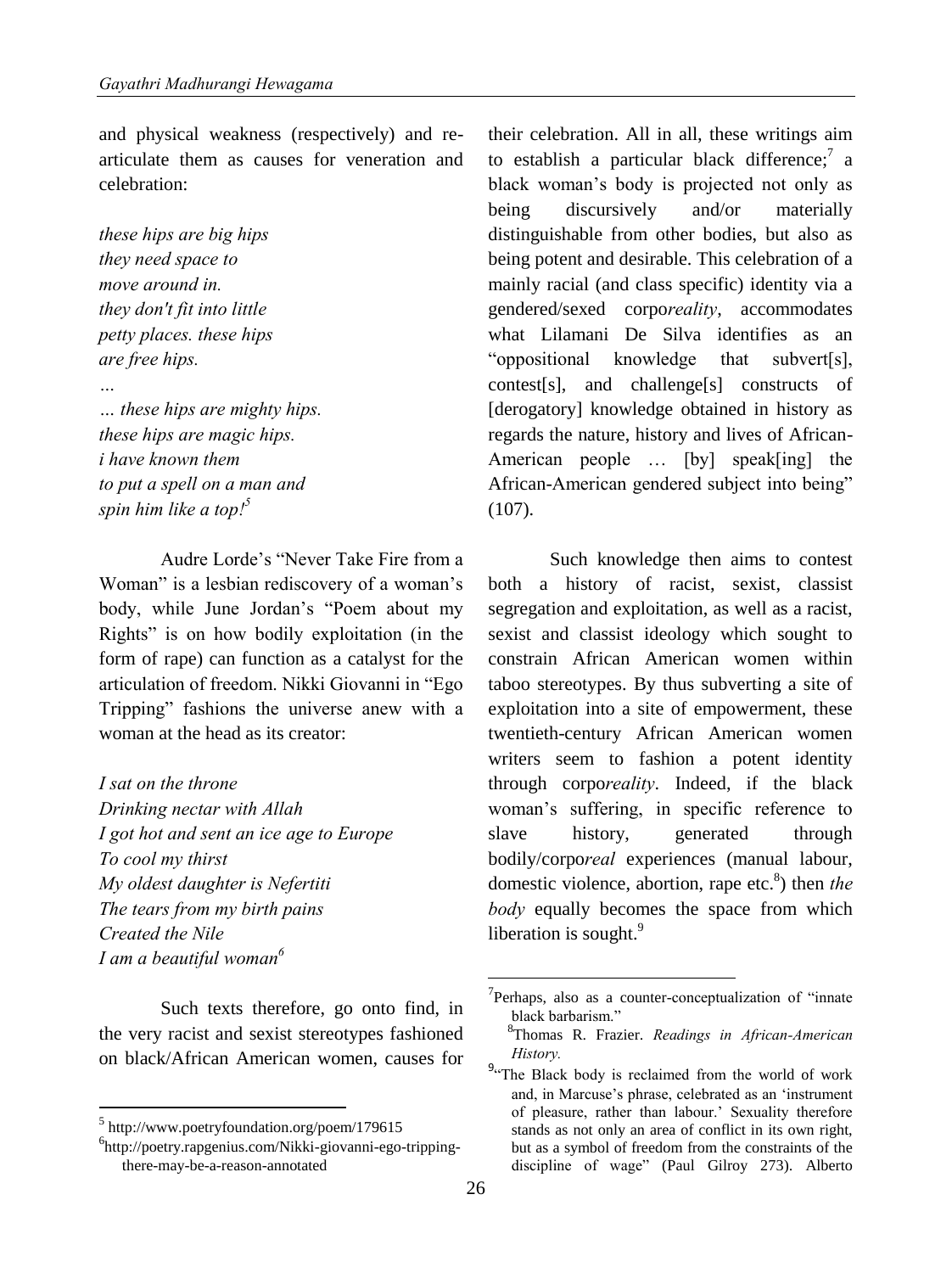## **2. MATERIALS AND METHODS**

Subsequent to the preceding theoretical and literary background, what I propose here may initially seem at cross purposes with the above. For, I find an entry-point into the foregone discussion on gendered/sexed corpo*reality,*  through an academic as well as an intensely personal interest, in seeking forays into a possible resolution of my confusions with *my* gendered/sexed identity; caught between multiple societal expectations and constraints due to being/becoming a "Sri Lankan, Sinhalese, Buddhist, middle-class, Englisheducated, married, child-free, thirty-year old woman," (amongst *being* other things) I see the very moment of discursive and ideological recognition/discrimination/interpellation of the woman"s body/i.e. the heterogendered/sexed body, as the mainspring of societal sexism.

However, what I aim here is, in a sense, to both pull the rug under our feet and keep it too; to problematize the heterogendered / sexed binary is not to say that sexuality or sexual difference / identity does not matter. But this is

-

an effort, on the one hand, rather to disrupt the primal significance of heterogender / sex, which I consider as the mainspring of sexism in society, and on the other hand, to posit that a pre-existent / anteriorgendered / sexed corpo*reality* is not necessary for the articulation of *freedom.*

In this regard, twentieth-century African American women"s writing is of great relevance to the contemporary patriarchal discourse and ethos I inhabit/inhabits me, as a "Sri Lankan, Sinhalese, Buddhist, middle-class, English-educated, married, child-free, thirtyyear old woman." Although our histories and circumstances of life are vastly different, these works offer me a sense of potency and also an ambivalent site that could possibly turn itself into a space of agency. This study opens up not only an academic but also a very personal space for an alternative liberatory discourse, which would disrupt the numerous gender/sex markers, norms of behavior, codes of conduct that continue to constrain multiply constituted women"s bodies in contemporary Sri Lanka.

In order to achieve the above purpose, I explore theories on gender/sex constitution, with specific relevance to the construction of the woman's body; texts such as Judith Butler's *Gender Trouble,* bell hooks" *Ain't I a Woman: Black Women and Feminism*, and "Postmodern Blackness," Gayatri Chakravorty Spivak"s preface to Jacques Derrida"s *Of Grammatology,*  Monique Wittig"s *One is not Born a Woman,*  Helene Cixous"s *The Laugh of the Medusa* etc.

The literary works that I use as a site where I locate my theoretical arguments comprise of a selected/restricted twentiethcentury African American poetry, and fiction by women, which specifically/conspicuously

Melucci as quoted in Gilroy-"the central place they give to the body, and through it to an understanding of human beings as a part of the natural world. Blacks who live in 'the castle of their skin' and who have struggled to escape the biologization of their socially and politically constructed subordination are already sensitive to this issue. The attempt to articulate blackness as an historical rather than as a natural category confronts it directly …. Black artists have thus identified the body as a seat of desires and as a nexus of interpersonal relationships in a special way which expresses the aspiration that skin colour will one day be no more significant than eye pigment, and in the meantime announces that black is beautiful. Whether it is anti-racist universality or spurious racial classification which is being invoked, the black body bears some potent meanings" (308-309).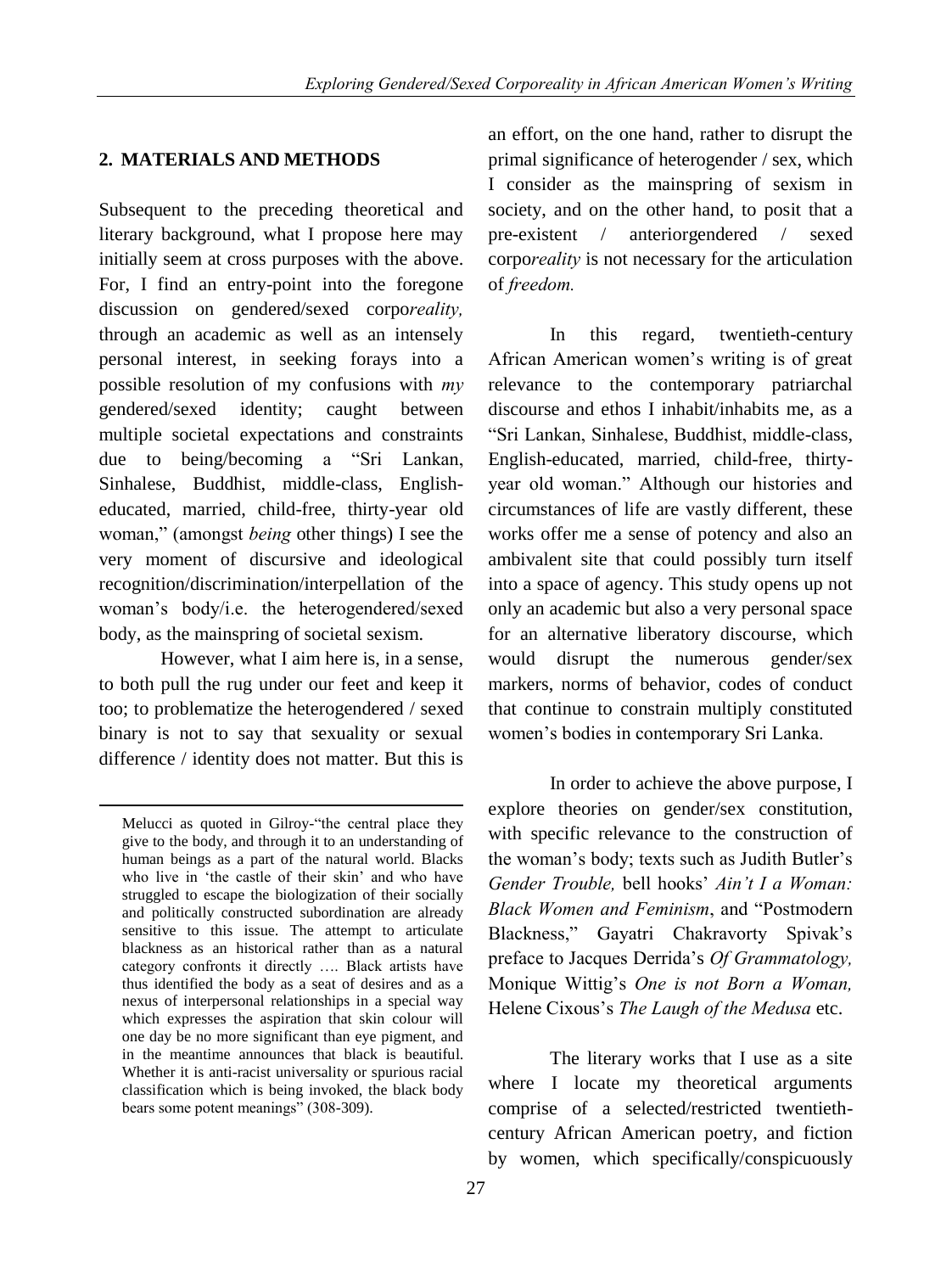deal with the woman"s body. To name a few: Toni Morrison"s *Song of Solomon*, poetry by Nikki Giovanni, Lucille Clifton, Audre Lorde, June Jordan etc. These texts, though used as works which represent an identifiable trend in presenting the politics of a black woman"s body, may not be taken as representational of all works by African American women writers of the period. In fact, I consider my study as mainly contributory to critical theory on gendered/sexed embodiment, while being located in a particular literary site that provides the necessary entry-point into a discourse on alternative embodiment.

## **ANALYSIS**

In the above light, the apparent reinforcement of the heterogendered/sexual binary in the strong articulation of a particular woman"s body and a black difference, in selected twentieth-century African American women"s writing seems at loggerheads with my theoretical problematizations. However, these writings, read from a particular location, also open up a space of ambivalence and it is in this interstitial space that a possible liberation can be found.

There are many "black women's bodies" different from each other, never one, but multiple; these bodies subvert the existing derogatory stereotypes and bring into crisis the binary constructions of morality-immorality, religiosity-profanity, passivity-violence, mindbody, reason-emotion, culture-nature etc., through a celebration/validation of the second term in these binaries, that is generally seen to invoke the Other; and above all, there is a prevalent sense of surrealism in the very corpo*reality* of these women"s bodies, that

seems to seek for a liberation beyond the *realities* of gender/sex, race, class and the body.

In that case, in a deconstructive gesture, it is in this difference / differment of the woman"s body rather than in difference, that a possible disruption of the binary can occour<sup>10</sup>. One becomes uneasy, unsure; just like my woman"s body which I simultaneously desire and deride. Moreover, though beginning in heterogender/sex, these texts thus convey a sense of freedom that transcends constraints generated by corpo*reality*.

Likewise, Nikki Giovanni in "Ego Tripping" makes use of a surreal image of a woman-creator who is seen as foundational in human civilization. Added to her revelry in the secular, she is passionately in love with her own body, her self; in fact, she is "so hip even [her] errors/are correct." She is a "gazelle so swift/so swift you can"t catch [her]," so fluid that you can"t "comprehend [her] except by [her] permission." Indeed, her being, whatever that may be, is forever deferred. And at the end of the poem, with obvious reference to the mythological "Flying African," she flies towards her freedom; "I mean … I … can fly/Like a bird in the sky …."

On a similar vein, Lucille Clifton in "A Poem in Praise of My Menstruation" and "Homage to my Hips" invoke stereotyped attributes and functions of a (African American) woman"s body just so that she could celebrate their potency. In the former,

 $\overline{\phantom{a}}$ 

 $10$  "We could thus take up all the coupled oppositions on which philosophy is constructed, and from which our language lives, not in order to see opposition vanish but to see the emergence of a necessity such that one of the terms appears as the difference of the other, the other as differed within the systematic ordering of the same" (Derrida, *Of Grammatology* 148).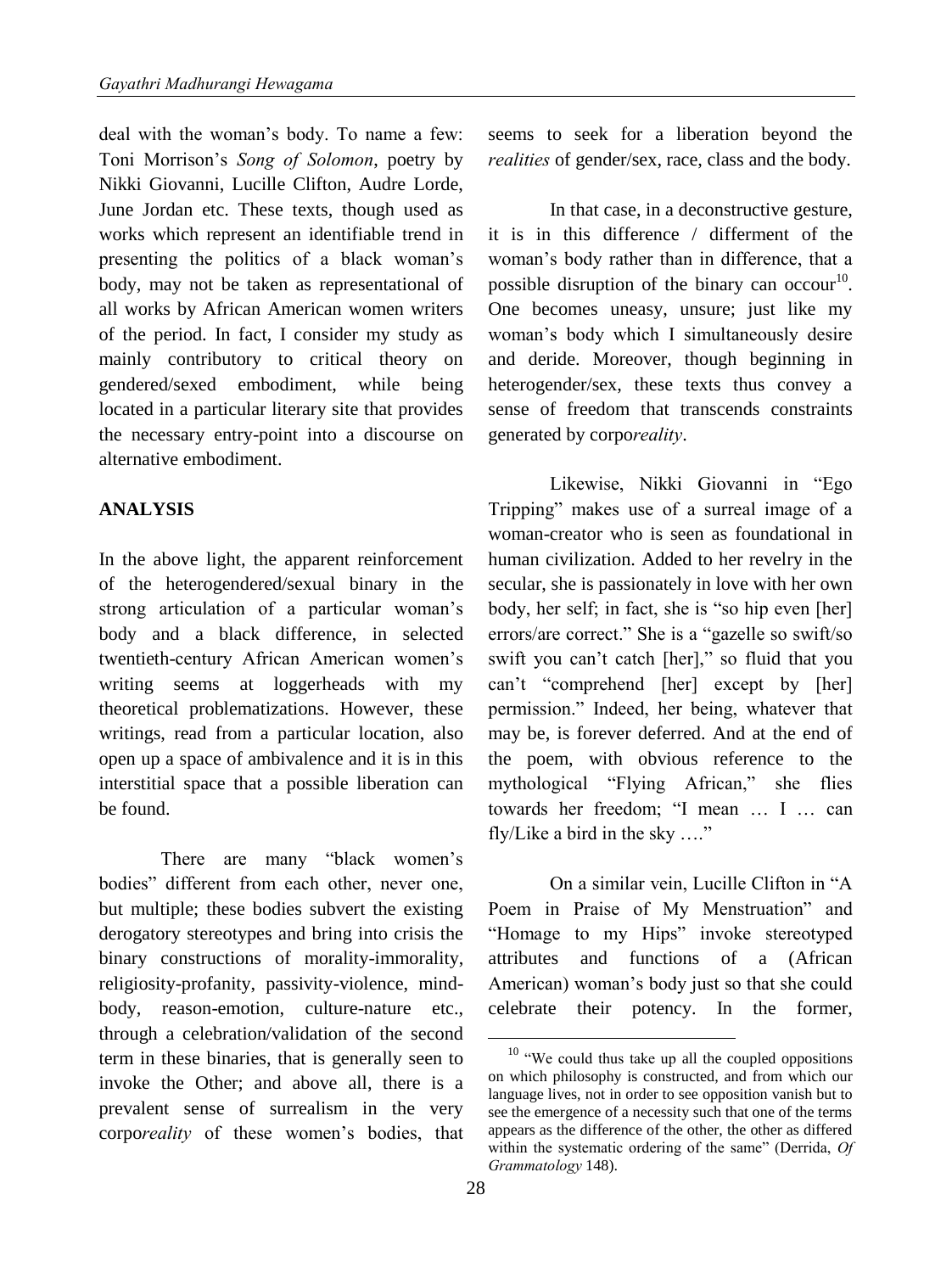menstrual blood is figured as a core element on which human civilization is built, while in the latter she praises the rounded and large hips as marking the potent presence of the woman"s body. Here too the real and the unreal are confused and disrupted when these "magic hips … go where they want to go."

In fact, it is this sense of airiness, or weightlessness of one"s constitution that is seen as giving one mobility; to go where they want to go; to fly. Though beginning in solid identity-gendered/sexed, racialized, classed subjectivity-these women's bodies eventually gain fluidity and motion in the lightness of a more flexible subject position; a subject position that is porous enough for them to "slip through."

The role that Pilates plays in Toni Morrison"s *Song of Solomon* is therefore of momentum at the current point of discussion, since she too is a representation of a (sur)real freedom-searcher who can "fly" towards her liberation, though with her feet on solid ground; "Without ever leaving the ground, she could fly" (336). She is the subversive, independent African American woman figure in Morrison"s novel who can in fact be seen as a "pilot" guiding Milkman"s life and fate; a boy-man who is in search of his Black roots and freedom.



 Not only does Pilate challenge the concepts of the real and the unreal, but she also disrupts the human and the non-human, the normal and the abnormal for she is born minus a naval. It is the smooth, undimpled skin on her stomach that drives many a man (and also women) from her, as she is seen as a creature not-from-this-world, "something God never made" (144): "It was the absence of a naval that convinced people that she had not come into this world through normal channels; had never lain, floated, or grown in some warm and liquid place connected by a tissue-thin tube to a reliable source of human nourishment"(114).

However, instead of projecting the lack of a naval as an abnormality, Morrison explores the idea that Pilate is a woman who cannot be constrained by the code of normalcy as prevalent in her times. Morrison instead portrays the latter as a strong, free, independent spirit who challenges the abject circumstances in her life. In the fluidity of her being, she learns to fly towards her freedom. Therefore, the particular embodiment/corporeality of Pilate takes her towards a sense of liberation that is beyond the "body"; a flexible space opens up where she could find her own individual freedom.

Hence, all the above works use the corporeal to go beyond the corporeal; by providing the reader with multiple and ever differing images of the embodiment of women, and by challenging and disturbing the assumedly clear duality of binaries, they validate the idea that what is a construct can be perpetually renewed through reconstruction. Likewise, let the woman"s body free and let her "fly."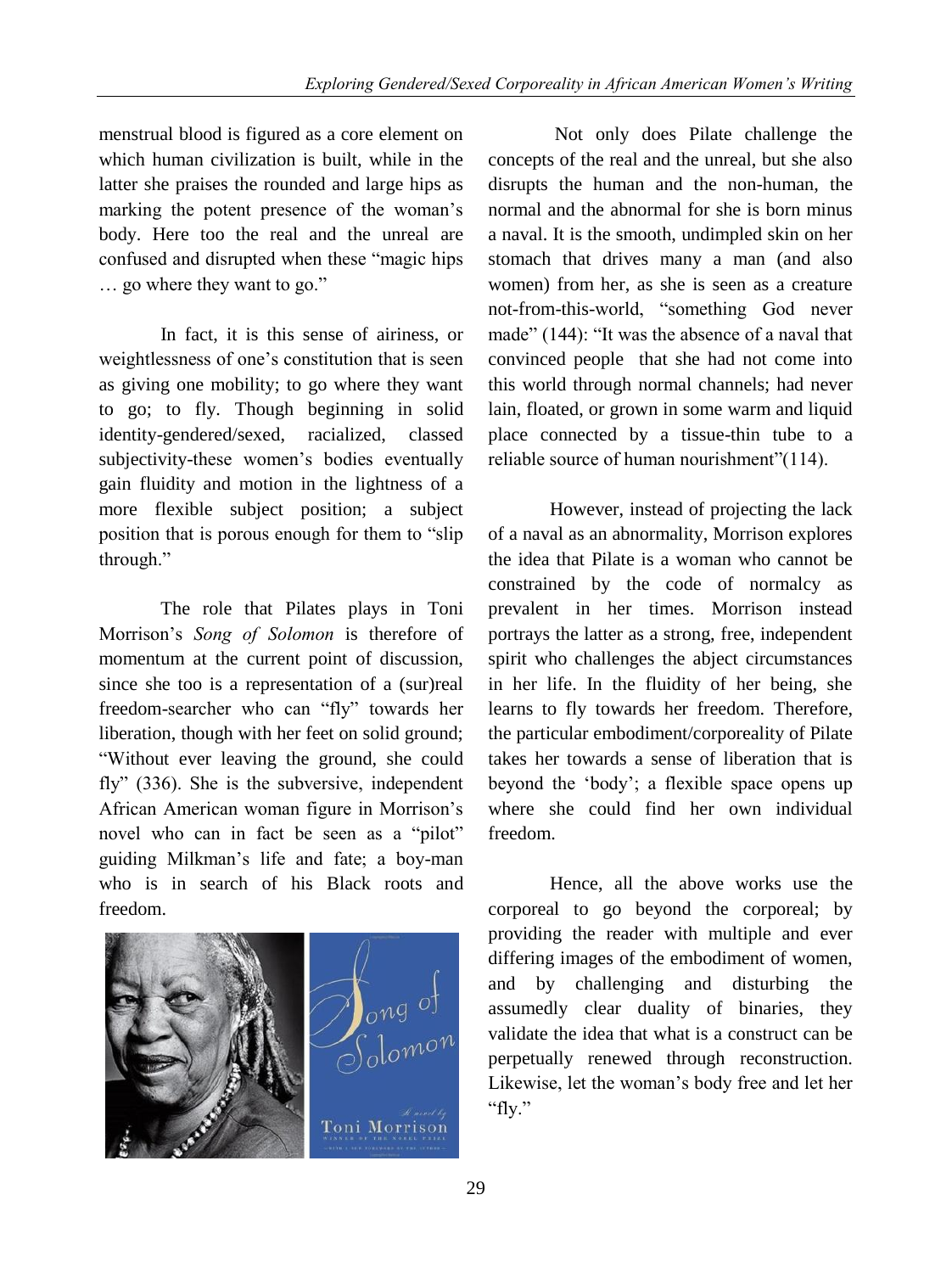## **3. RESULTS AND DISCUSSION**

In light of the above literary analysis, I can confidently say that, although ages and cultures apart, the potential that the above discussed African American women"s writing offers in searching for a liberation from the constraints of gendered/sexed subjectivity, is of great relevance not only to my immediate subject position but also to the socio-cultural ethos that one inhabits/inhabits one as a woman in a Sri Lankan context.

Likewise, it is the understanding of the *contractedness* of all identity which such works give, that paves the way towards reconstruction of prevalent constraining images of womanhood. For critics to the likes of Butler and hooks, this fluidity of identity is what attributes deconstruction and poststructural gender theory their liberatory potential. For instance, consider the following extract in hook"s "Postmodern Blackness," where she goes onto elaborate on how a deconstructive understanding can be contributory to the search for a lasting liberation, with reference to a black context:

[...] The postmodernist focus on the critique of identity appears, at first glance, to threaten and close down [possibilities] … We should indeed be suspicious of postmodern critiques of the 'subject' when they surface at a historical moment when many subjugated people feel themselves coming to voice for the first time … However, postmodern critiques of essentialism which challenge notions of universality and static over-determined identity within mass culture and mass consciousness can open up new possibilities for the construction of the self and the assertion of agency" (6).

Even though it is not easy for a woman to shed one positionality and don a new guise in the name of a reconstructed identity-as we are all discursive constructs who are materially produced-the disruption of the rigid binary discourse would at least open up possible alternative sites from where a sense of liberation can be initiated.

#### **4. CONCLUSION**

Then, to say that women fall into a single group due to their gender/sex, or to say that women exist as totally isolated individuals would be an intellectual faux pas. The former argument borders on a misleading sense of homogeneity and clan-consciousness, while the latter generates an unwholesome isolationism. Instead, the urgency of the current moment in history-which can be unsatisfactorily summed up as the twenty-first century socio-political, economic circumstances that women"s bodies inhabit/which inhabit them in present day Sri Lanka-is to challenge the constraints of the *need* for an anterior/preexistent subject to cause its liberation.

Hence, each corporeal image of woman should not strive to loyally mimic a pre-existent notion of what it is to be a particular gendered/sexed being, but should aim to present positive and potent figures who are characterized *beyond* gender/sex. For as long as the man-woman binary is reinforced and naturalized via corp*oreality* so long will live the oppressive patriarchal structure. Women and men are *more than* women and men, and it is only a disruption of this differentiation into a deferment that can bring about a lasting solution to the oppressions and injustices that occur in the name of gendered/sexed difference.